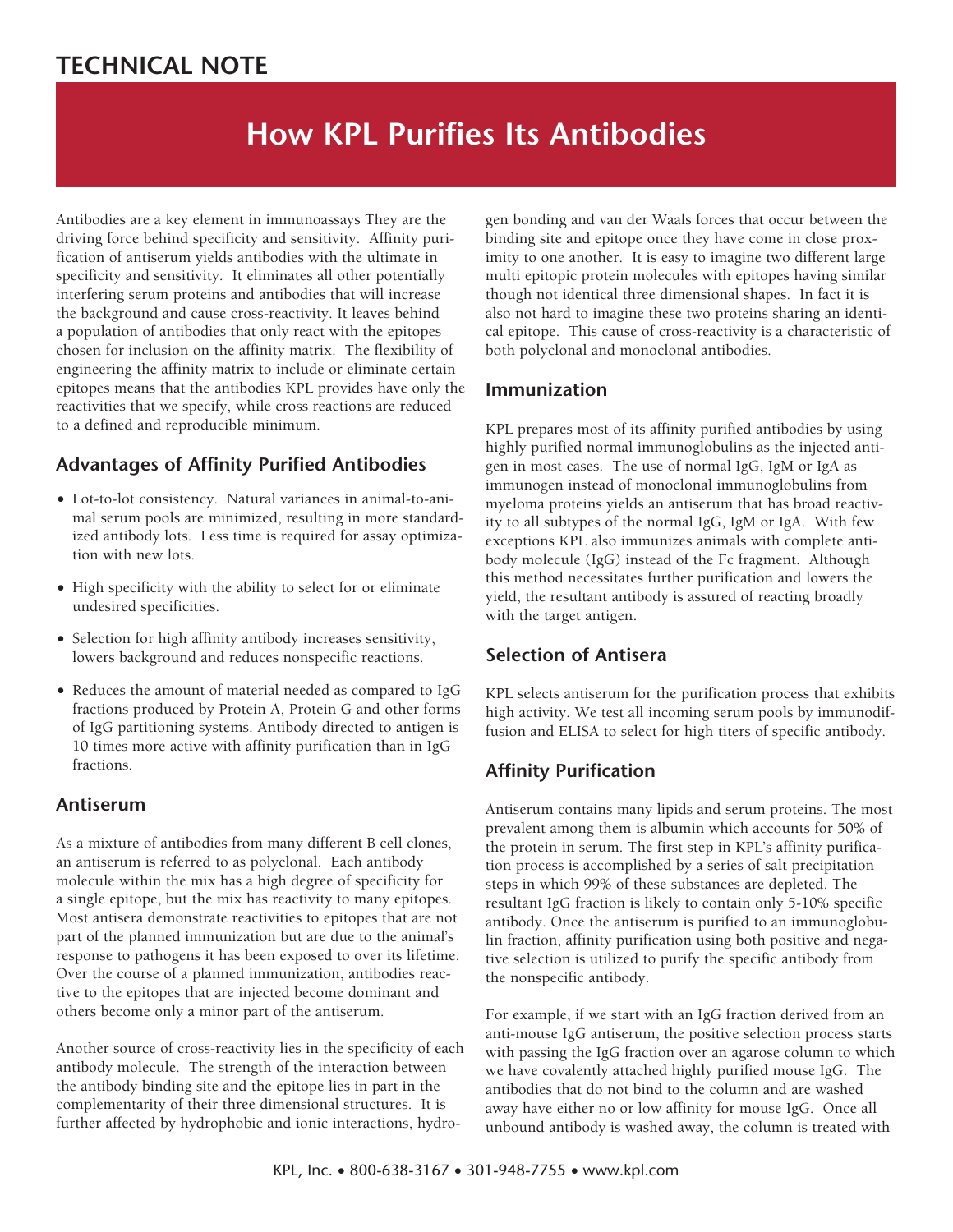a buffer that will disrupt the interaction between the antibody and the epitope. This releases the bound antibody, which is washed off the column and treated with a neutralizing buffer. The result is an affinity purified antibody referred to as anti-mouse IgG (H+L) because the pool has reactivity to both mouse Ig heavy and light chains. However, a large multi epitopic molecule such as a mouse IgG can have epitopes with similar three dimensional structures to human and/or other mammalian IgGs and to other serum proteins. If left in the pool these antibodies could contribute to background depending on the assay. These reactivities are removed by passing the antibody over an agarose column to which we have covalently attached human serum proteins and is referred to as negative selection. The resultant antibody is now referred to as antimouse IgG (H+L) human serum absorbed. Alternatively, negative selection can be performed with serum proteins of other mammalian species or combinations of species.

In addition to reacting with mouse IgG, the antibody preparation we have been describing will react with mouse IgM and IgA due in part to the presence of common light chains on these immunoglobulins and to common epitopes shared by gamma, mu and alpha heavy chains. This cross reactivity can be removed by passing the antibody over a column bearing mouse IgM and/or IgA. The unbound fraction is then referred to as anti-mouse IgG  $(\gamma)$ .

#### **Finished Product**

The purified antibody is characterized by radial immunodiffusion (RID) for class cross-reaction, SDS- PAGE (Figure 1) for IgG purity, and relative potency (RP) ELISA for functionality (Figure 2). The RP assay is used to compare the final product to a reference antibody in a parallel line assay utilizing linear regression. This assay allows for characterization of both the potency and epitope recognition of the final antibody. Final stage antibody products are lyophilized and undergo testing for potency and solubility.

#### **Antibody Purity by SDS-PAGE and RID**



Figure 1.



SDS PAGE RID Pictures

#### **Potency Testing**

Potency testing is performed on antibodies following purification and conjugation with an enzyme, fluorophore, biotin or gold. In most cases the testing is performed by ELISA and compares the new lot to both standard reference and the last lot made (Figure 2).

#### **Cross Reactivity Testing**



*Figure 2. Comparison of a new lot of goat anti-human IgG() to the reference goat anti-human IgG(). Varying concentrations of each antibody from 100ng/ml to 1.5ng/ml were incubated on wells of a single plate coated with human IgG, followed by a biotinylated monoclonal anti goat Ig followed by Streptavidn-HRP. Regression analysis of the curves yields sets of points wih parallel lines. Comparisons of these lines are used in quality control of each lot.*

The amount of cross-reactivity is also determined in an ELISA by comparing the reactivity of an antibody with the antigen for which it is specific versus an unreactive antigen. For example, anti-mouse IgG  $(y)$  does not react with light chains. This reactivity has been removed by adsorption with mouse IgM and IgA.

## **Antibody Conjugates**



*Figure 3. Comparison of reactivity of goat anti-human IgG() with human IgG, IgM and IgA. Varying concentrations of goat anti-human IgG() from 100ng/ml to 1.5ng/ml were incubated on wells of a single plate coated with either human IgG, IgM or IgA, followed by a biotinylated monoclonal anti goat Ig followed by Streptavidn-HRP. Regression analysis of the curves yields sets of points wih parallel lines. Comparisons of these lines are used in quality control of each lot. In the comparison of reactivity to IgG vs IgM or IgA there are no sets of points that yield a parallel line.*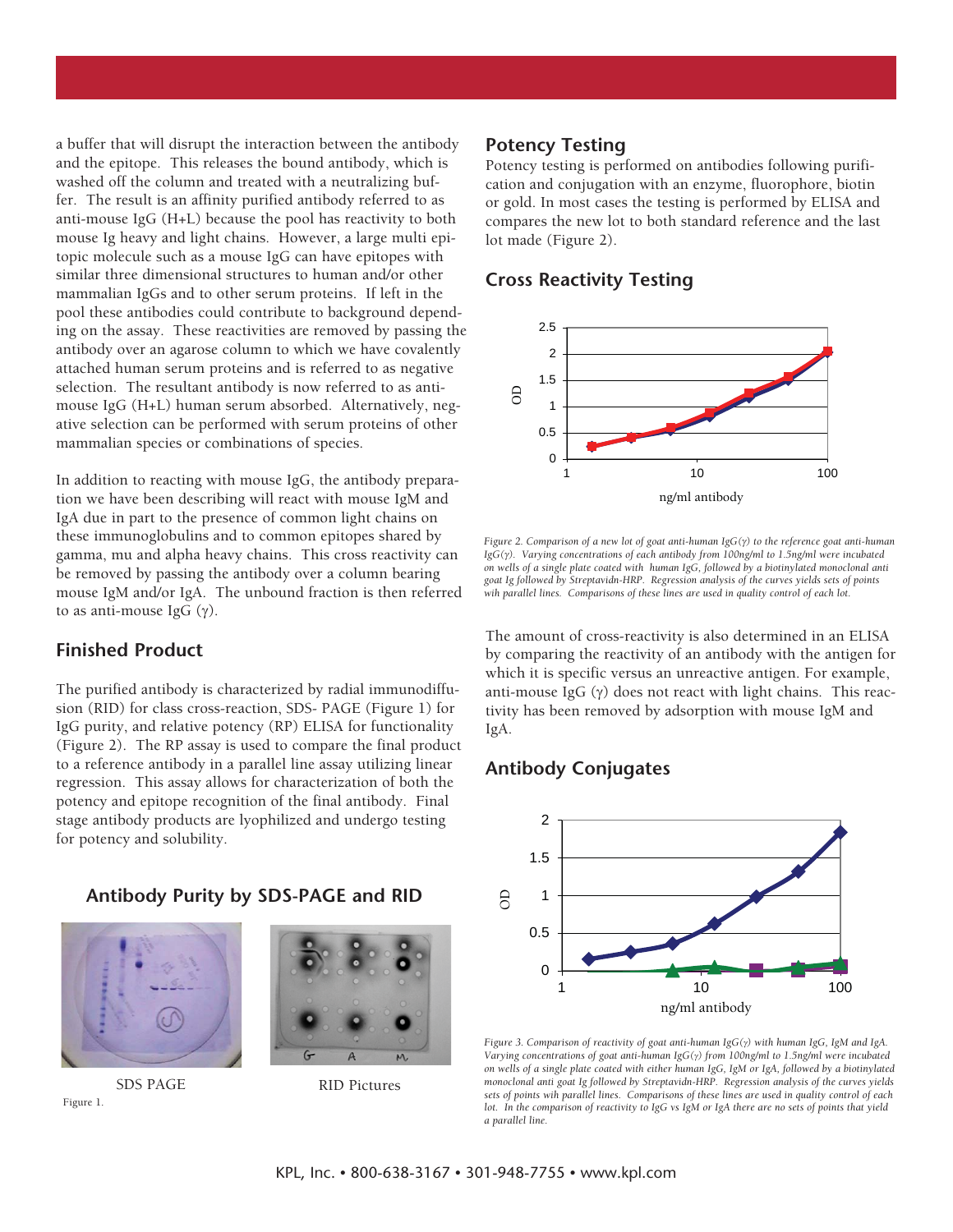Identification of the desired analyte in an immunoassay via antigen-antibody interaction requires conjugation of the antibody with a label. In immunodetection assays conjugated antibodies are used both to generate signal and to amplify the system. Common labels for antibodies include enzymes, fluorophores, biotin and gold.

#### **Enzymes**

Antibodies are conjugated to enzymes to amplify the signal via the catalytic properties of the enzyme. The enzymes most commonly used for this purpose are alkaline phosphatase (AP) and horseradish peroxidase (HRP). AP and HRP conjugates can be used in microwell ELISA, membrane blotting and immunohistochemistry applications, and are detected using chromogenic and chemiluminescent substrates.

#### **Horseradish Peroxidase**

#### **HRP and Conjugates**

Horseradish peroxidase (HRP) is a holoenzyme with hemin as the prosthetic group. Removal of the iron from HRP by EDTA will inactivate the enzyme. The molecular weight is approximately 40,000 daltons with 8 carbohydrate side chains that are typically used to conjugate HRP to an antibody or streptavidin. KPL conjugates HRP to its antibodies by periodate activation of the HRP. HRP is stable for several years when lyophilized and stored at 4°C either as the native enzyme or as an antibody/streptavidin conjugate . In solution HRP and its conjugates are stable for up to a year at  $1.0$  mg/ml at  $4^{\circ}$ C in a suitable buffer. Dilute solutions, in the range of 0.1 mg/ml, are not stable and lose significant activity in weeks. This loss of activity at low concentrations can be minimized by stabilizing buffers. In addition, HRP is inactivated in the presence of >100mM phosphate buffers. This inactivation can be minimized by using citrate or phosphate buffers at 20mM. It has also been reported that HRP and its conjugates are inactivated by exposure to polystyrene. This can be prevented by the addition of Tween-20 to the buffer. HRP is also inactivated by exposure to azide. Avoid the use of azide in buffers.

The reaction scheme of peroxidase involves the oxidation of the enzyme by  $H_2O_2$  to form an intermediate referred to as HRP I. HRP I is in turn reduced by a hydrogen donor via a one electron transfer to form another intermediate (HRP II) and a donor radical. HRP II is further reduced by an additional hydrogen donor via a one electron transfer to regenerate the original enzyme and another donor radical. The two donor radicals combine to yield a detectable product. In the presence of excess  $H_2O_2$  additional intermediates (HRP III and IV) may be generated which lead to inactive peroxidase. The optimal pH for this reaction is approximately 5.0. The advantage

of using HRP is its high rate constant which generates signal quickly. The disadvantage is that HRP is inactivated by excess substrate, which leads to loss of signal generation at later time points. The consequence of this is less significant when using chromogenic substrates, as once signal is generated, it continues. However, with chemiluminescent substrates one is detecting light that is emitted at that instant. HRP-based chemiluminescent substrates emit a diminished signal and results are less sensitve after 1 -2 hours than 5 - 10 minutes after adding substrate.

#### **HRP Substrates**

A variety of aromatic phenols or amines can serve as the hydrogen donor. 2,2-azino-di (3-ethyl-benzathiazoline) sulphonic acid  $(ABTS)$  and 3,5,3',5'- tetramethylbenzidine  $(TMB)$ are the two most popular chromogenic substrates. ABTS yields a blue-green soluble colored product useful in ELISA with an absorbance maximum at 405 nm. ABTS has a slower turnover rate than does TMB so its reaction rate is significantly slower. However, the dynamic range is very broad so it is an adequate substrate to use if sensitivity is not an issue. TMB yields a soluble blue colored product, useful in ELISA, with an absorbance at 650 nm. If TMB is acidified to stop the reaction, it turns yellow with an absorbance maximum at 450 nm and a 2 -3 fold increase in absorbance. Typically TMB has a detection limit 10 - 50 times lower than ABTS. While the detection limit is more a function of the antibodies being used, TMB can easily detect in the range of 0.1 - 0.3 ng/ml of HRP-labeled IgG.

Other less commonly used chromogenic substrates for HRP are o-phenylenediamine (OPD), o-dianisidine (ODIA) and 5-aminosalicylic acid (5AS).

HRP chemiluminescent substrates are generally based either on luminol or acridinium esters. HRP is first oxidized by  $H_2O_2$ as occurs with chromogenic substrates. Luminol, a cyclic diacylhydrazide, is then oxidized by HRP to a radical which forms an endoperoxide that spontaneously decomposes to a dianion which emits light as it returns to its ground state. This process can be enhanced by phenolic compounds that intensify both the light emission and duration of the signal. The light emission has a maximum at 425 nm which can be captured by photodiode- or photomultiplier- based luminometers. This substrate can be used in both ELISA and blotting applications.

#### **Alkaline Phosphatase**

#### **AP and Conjugates**

Alkaline phosphatases are zinc metaloenzymes with 2 atoms of zinc per molecule. The molecular weight is approximately 100,000 daltons depending on the source of the enzyme. Zinc